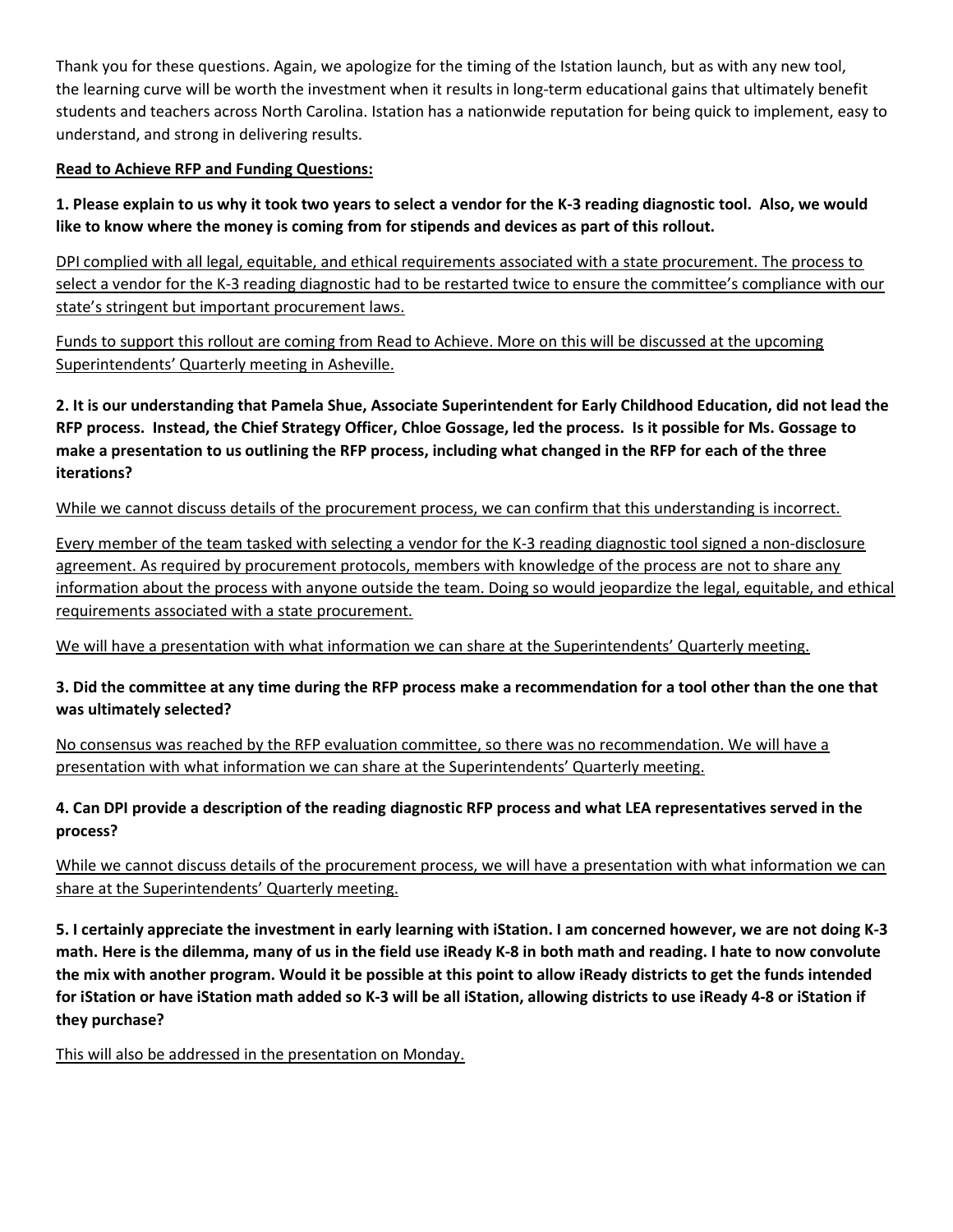Istation questions:

1. We are connecting with the EC Section of DPI to determine their involvement in the decision and that of MTSS. I also have information that the staff at NCDPI who are to implement this change have not yet been trained. It is my understanding that all of DPI was unaware of the decision, is that accurate?

The evaluation panel was made of DPI staff from multiple areas of the agency. Procurement protocols restrict sharing information with anyone outside of the evaluation panel. If you reach out to DPI staff, please know that they must follow procurement protocols.

The announcement for the new assessment program was made on June 7th. Multiple DPI divisions were present for Istation's introduction on June 12th. Istation has worked with DPI stakeholders to finalize dates, times, and locations for training the field, including face-to-face sessions, webinars, and podcasts available on demand.

2. Our concern is the recent decision from NC DPI to discontinue the contract with Amplify - mCLASS. The state has determined that iStation will be our K-3 diagnostic reading tool in accordance with the K-3 Read to Achieve act. Our concerns are as follows:

mCLASS DIBELS were predictive, valid and reliable measures that allowed us to use the data for district, school, student groups and individual student level analyses.

Istation has research partnerships with some of the most prestigious research universities in the country, including Johns Hopkins University, the University of Central Florida, and Southern Methodist University. Third party research has been conducted and dozens of studies have been published to affirm Istation's predictability, validity, and reliability. These studies can be found here.

3. Our district has created infrastructures and support systems specifically for these measures that have been in place for approximately 5+ years. Multiple stakeholder groups have been provided professional learning on these measures, infrastructures and support systems (i.e., classroom teachers, Intervention Teams, School Psychologists, etc.)

Istation supports will come through both in-person and digital structures. They will include:

- Live Getting Started Webinars (provided at first stages of implementation)
- Live Ongoing Webinars (provided at strategic times throughout the school year)
- Live In-Person Trainings (provided in a Train the Trainer format)
- On-Demand Virtual Modules: These will serve as a 24/7 virtual academy for all North Carolina educators throughout the school year and, again, follow the natural progression of the implementation across the school year. A quiz will be generated at the completion of each module. Upon mastery of content, a certificate will be generated for educators to print or download for their own records.

Istation's professional development is both tiered and personalized.

There will be multiple rounds of professional development throughout the school year to provide the right level of support to educators at the right time. The summer, fall, and spring trainings will all be unique in their own ways – with each session offering the most relevant content and impact for that particular part of the school year.

The initial trainings will be "Train the Trainer" modules. In these four-hour sessions, a significant amount of time will be invested in how to optimally bring high-caliber trainings back to the district and school environments, while differentiating training materials and context by role.

Additionally, Istation will host multiple webinars tailored for different audiences. On-demand virtual learning centers will also be created and tailored for specific roles.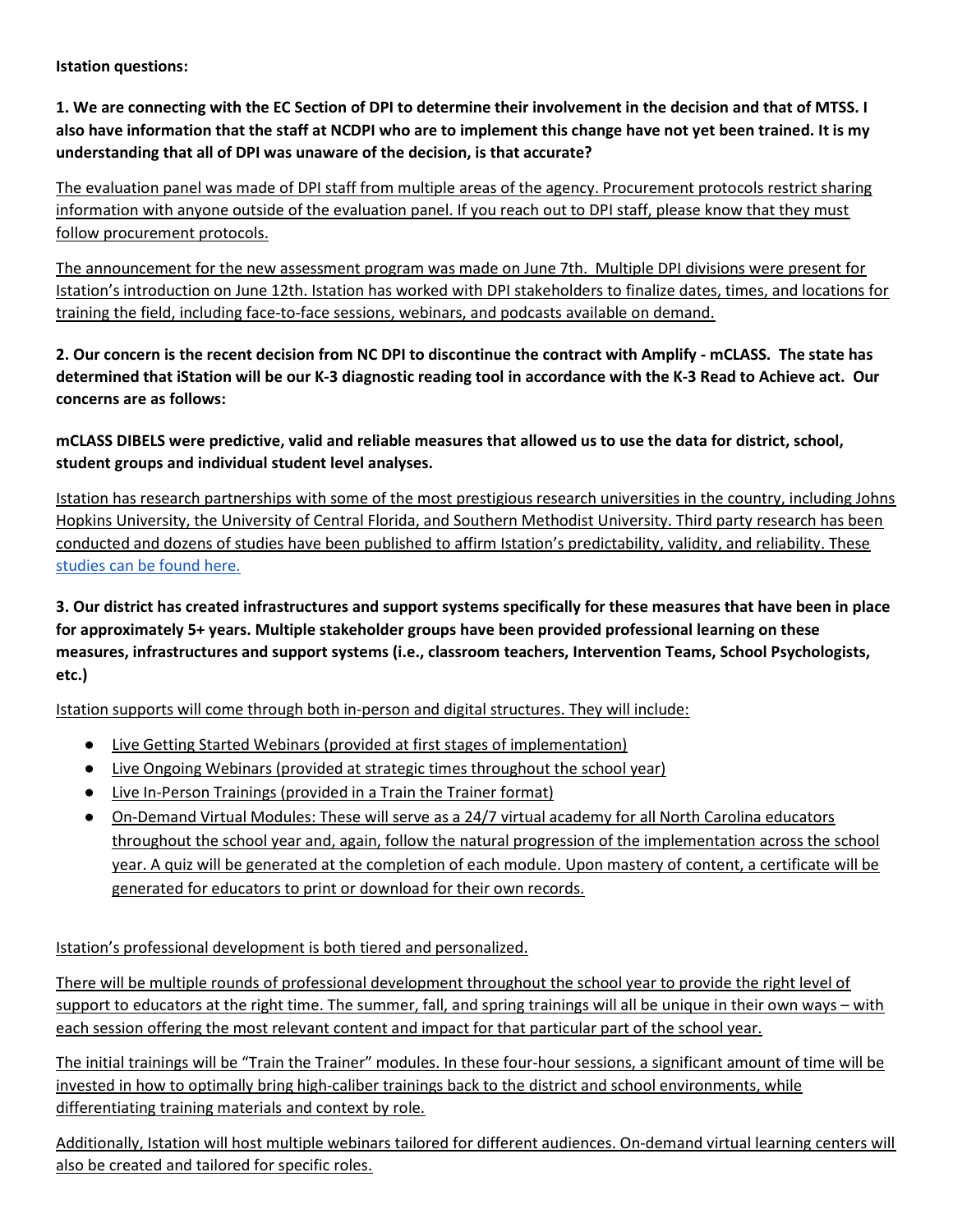#### 4. The mCLASS DIBELS measures also provide the necessary tools for SLD 2020 determination within a Comprehensive Balanced Assessment System (i.e. Universal Screening, Progress Monitoring, Rates of Improvement, Gap Analyses)

Istation addresses all of the areas of Universal Screening, progress monitoring, rates of improvement, and gap analyses.

Benchmarks are continuous progress monitoring (CMP) and are automatically provided throughout the school year. Additional assessments may be administered for more frequent progress monitoring if needed or desired.

Rates of improvement and gap analyses are all provided in the real-time reporting features of Istation. Once a student completes a subtest within Istation, the data is immediately available to the teacher and any relevant administrators.

#### 5. Istation it takes up to 20-30 minutes to administer, best practice indicates universal screening must be short/brief. mCLASS DIBELS usually takes 3-5 minutes

Each sub-test within Istation takes approximately five minutes. These sub-tests can be administered separately or all at once. The Oral Reading Fluency subtest, which takes 3-5 minutes, can oftentimes be used as the initial screener to determine the depth of need.

Educators have found that the additional subtests (e.g., listening comprehension, letter knowledge, etc.) provide very important diagnostic information.

6. iStation also goes against the items outlined in the Dyslexia Regulation (HB 149) that requires LEA's to use proper screening tools for early identification of Dyslexia and Dyscalculia.

This statement is incorrect. See next question.

7. Our primary concern is that the selection of iStation does not appear to be aligned with current state mandated laws (House Bill 149 (Dyslexia), Specific Learning Disability 2020 Legislation) and does not take into consideration the structures of MTSS (data-based decision making by using best practices for universal screening/progress monitoring). While iStation might fit a certain component of a balanced assessment system (diagnostic perhaps), it will not be able to replace mCLASS. We have concerns that iStation might have a detrimental impact related to: time students are assessed, classroom teachers assessment time and having to learn new measures/platforms/data literacy, etc., Intervention Teams, ECATS/MTSS Explorer (database), legislative requirements of Specific Learning Disability and building our district's Standard Treatment Protocol.

# S.L. 2017-127:

SECTION 1. It is the intent of the General Assembly that all students with specific learning disabilities, including dyslexia and dyscalculia, receive the necessary and appropriate screenings, assessments, and special education services to provide interventions for learning difficulties with language, reading, writing, and mathematics.

# … [SECTION 2 is policy definitions]

SECTION 3. Prior to the start of the 2017 2018 school year, the State Board of Education shall ensure that ongoing professional development opportunities are made available to teachers and other school personnel on the identification of and intervention strategies for students with dyslexia, dyscalculia, or other specific learning disabilities. Prior to the start of the 2017 2018 school year, the State Board of Education shall also develop and make available information electronically to parents, educators, and other concerned groups that provides further data concerning characteristics of children with dyslexia, educational methodologies, screenings, and what is available to support the work with children with dyslexia in North Carolina.

SECTION 4. Prior to the start of the 2017-2018 school year, local boards of education shall review the diagnostic tools and screening instruments used for dyslexia, dyscalculia, or other specific learning disabilities to ensure that they are age appropriate and effective and shall determine if additional diagnostic and screening tools are needed.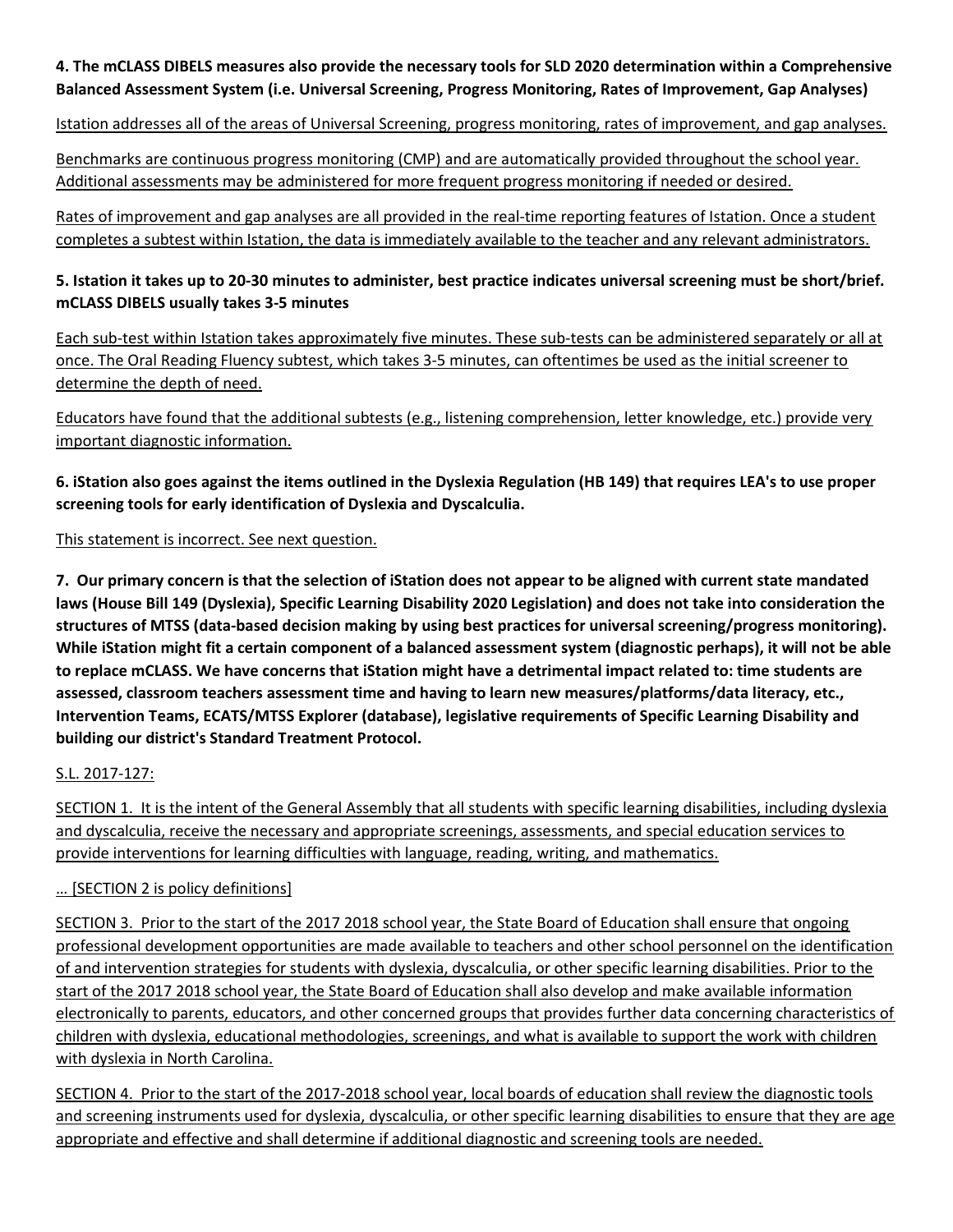One of the author's of ISIP Early Reading (ISIP ER) was Joseph Torgesen, an Emeritus Professor of Psychology and Education at Florida State University. He is also the creator – along with Dr. Richard Wagner and Dr. Carol Rashotte – of two of the most widely used diagnostic tests for dyslexia, The Comprehensive Test of Phonological Processes and the Test of Word Reading Efficiency.

In the development of ISIP ER, several subtests were included that are often used to help in an initial screening for dyslexia. Data related to student performance in the areas that can be predictive red flags of dyslexia and difficulties in other areas of reading (e.g., phonemic awareness, letter sound-symbol recognition, letter knowledge) is provided by ISIP ER to identify student skill weaknesses, evaluate student intervention plans, discuss student performance with administrators, and plan for parent-teacher conferences.

8. M-Class fits well with the MTSS Procedures and \$1000's (alone in our district) of support materials were purchased for the implementation of m-class. Now the I-Station program will not give us a guided reading level. (Net effect is the leveled readers are nearly useless). In addition it does not match up with I-Ready for grades 3-5 which TEACHERS love. We have worked through processes, scheduling and procedures to implement M-Class and now what we are guaranteeing is more screen time. With our current M-class we have a cohesive plan with I-Ready, interventions and lessons for teachers. With I-Station we have NONE of this.....

Schools may take advantage of materials purchased by NCDPI. Districts and schools may maintain book kits for their own purposes. These "kits" are sets of books with specific Lexile reading levels. Those books will remain in teachers' classrooms to be used as reading material for classrooms. They can be used in conjunction with any assessment that provides Lexile levels, including Istation.

Istation's blended-learning approach mixes teaching and technology to differentiate instruction. Formative assessments, adaptive curriculum, personalized data profiles, and flexible teacher resources measure growth and introduce new skills. Plus, educators get easy-to-understand feedback that is timely, specific, and constructive.

Besides pinpointing strengths and weaknesses, schools can implement innovative approaches with data that is not only actionable and informative, but predictive.

Istation prescribes explicit and direct lessons based on assessment results and progress monitoring, giving students targeted intervention and blended learning support. This helps educators identify their students' specific needs while allowing them to adjust to each student's abilities.

Please click this link to learn more about How Istation Maps to MTSS.

You can also check out Istation's eBook: From RTI to MTSS: Building Your Intervention Team

# 8. In addition, the ONLY research we can find on I-Station is proprietary research released by the company.

There are many studies on Istation that are written by third parties and found in published journals. As an example, please see this quasi-experimental research paper written by Dr. Putnam entitled, "Technology versus teachers in the early literacy classroom: an investigation of the effectiveness of the Istation integrated learning system". This study finds that Istation does make a measurable difference in the classroom.

# 9. Some districts on modified year-round schedules start back in a month, creating a difficult if not impossible scenario for teachers to be trained in time to administer the diagnostic.

Our K-3 Literacy team and Istation will work together to get each district an implementation plan and resources needed so that teachers and administrators are comfortable with this new tool by the time students return to the classroom. DPI will provide stipends to those leads who attend summer trainings.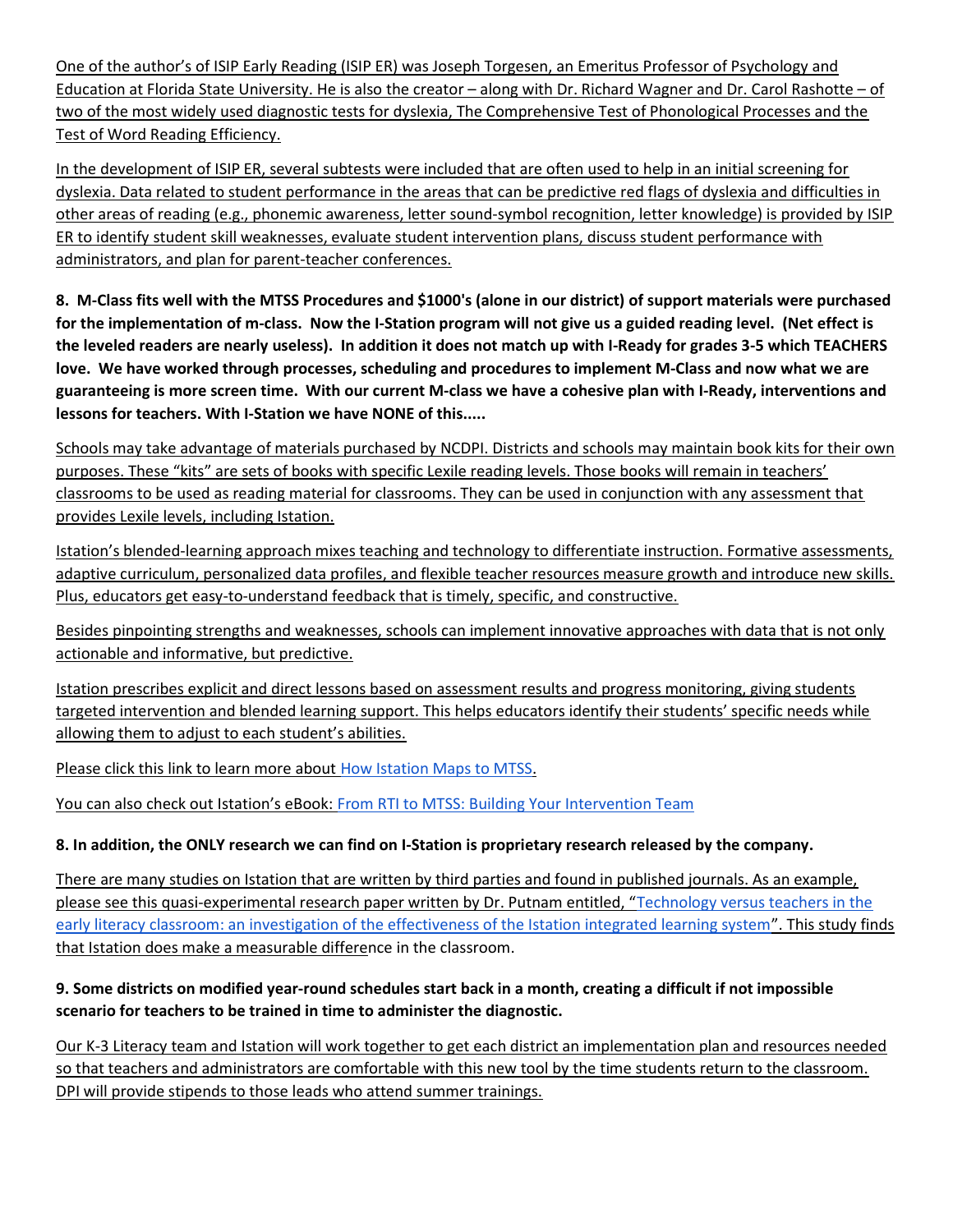#### 10. Districts have invested heavily in the current diagnostic tool and now those materials are, for all intents and purposes, useless.

Schools may take advantage of materials purchased. Districts and schools may maintain book kits for their own purposes. These "kits" are sets of books with specific Lexile reading levels. Those books will remain in teachers' classrooms to be used as reading material for classrooms. They can be used in conjunction with any assessment that provides Lexile levels, including Istation.

# 11. Districts receive no funding from the state to support professional development. Outside of the leads who will receive a stipend from DPI, this amounts to yet another unfunded mandate from the state.

Our K-3 Literacy team and Istation will work together to get each district an implementation plan and resources needed so that teachers and administrators are comfortable with this new tool by the time students return to the classroom.

The implementation plan that we have seen needs more details. Specifically, we need to know at minimum these things:

# 12. How will we transition from the current tool to the new tool?

As you prepare for the 2019-2020 school year the following information is being shared to assist districts with the technical set up and implementation of Istation.

- NCDPI will utilize the current PowerSchool roles for Istation
- Istation will be accessed through SSO within NCEDCLOUD
- Istation will need to be installed on every computer on which students will be using Istation.
- Istation has an MSI that can help install Istation quickly on computers in your district.
- For technical assistance, quick tips, and more support, visit www.Istation.com/Support or call 1-866-883-7323 and select option 2.
- Istation will be integrated with PowerSchool; NCDPI will continue to provide daily roster updates from PowerSchool
- For more technical information go to https://www.istation.com/Support#technical

# 13. How will the previous mClass data be used?

Historical data should always be considered when planning appropriate instruction for students as they transition from one year to the next. mCLASS data will be used to support that transition and student learning trajectories in conjunction with the new data gained at the beginning of the year from Istation.

# 14. What will happen to the mClass data?

Schools and districts will have access to student historical data after the data rollback is complete following reading camps.

# 15. It is our understanding that iStation will not assign a reading level to the child. What is your recommendation for dealing with that, if indeed that statement is accurate.

Istation's Indicators of Progress (ISIP) Early Reading assessment does provide Lexile levels for each student. More than 100 million books, articles, and websites have received Lexile text measures. Istation provides a link for each student that recommends different books and reading materials based on their individual reading level.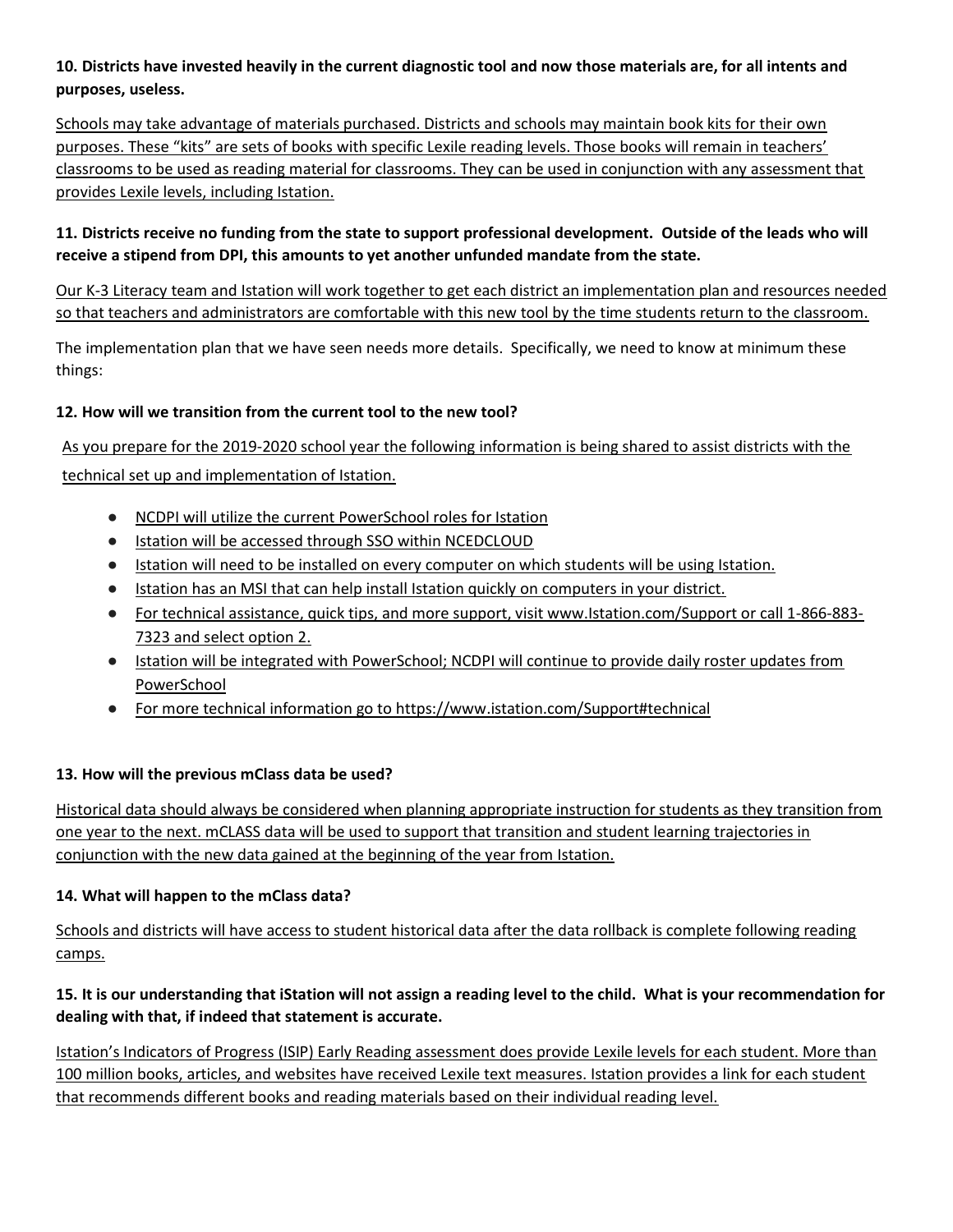#### 16. What will be the support structures that DPI will out in place for the districts? What will these look like in day 30? Day 60? Day 90?

Istation supports will come through both in-person and digital structures. They will include:

- Live Getting Started Webinars (provided at first stages of implementation)
- Live Ongoing Webinars (provided at strategic times of the school year)
- Live In-Person Trainings (provided in a Train the Trainer format)
- On-Demand Virtual Modules: These will serve as a 24-7 virtual academy for all North Carolina educators throughout the school year and, again, follow the natural progression of the implementation across the school year. A quiz will be generated after completion of each module. Upon mastery of content, a certificate will be generated for each educator to print or download for their own records. Tentative topics for these virtual modules include:
	- Istation 101
	- o So Now You've Assessed
	- Basic Reporting
	- Beyond the Basics
	- Effective Small Grouping
	- Data Discussions
	- Goal Setting
	- Teacher Tools
	- Skill Growth Tracking
	- End of Year Wrap

17. Will the professional development for the new tool be tiered and personalized? In other words, the training for principals should not be the same as the training for the teachers. The training for district leaders and coaches should also look different.

Yes, Istation's professional development is both tiered and personalized.

There will be multiple rounds of professional development throughout the school year, to bring the right level of support to educators at the right time. The summer trainings will differ from the fall trainings, which will differ from the spring trainings; with each session geared towards the most relevant content given the context of the school year.

The initial trainings will be "Train the Trainer" modules. In these four-hour sessions, a significant amount of time will be invested in how to bring impactful training back to the district and school environment, while differentiating training materials and context by role.

In addition, Istation will host multiple webinars geared for different audiences, and on-demand virtual learning centers will be created and tailored towards specific roles.

#### 18. What are the implementation targets we are working towards to determine success at mid-year and at end-ofyear?

To be discussed at the superintendents' quarterly meeting.

#### 19. Who will be the project manager?

Dr. Tara Galloway, K-3 Literacy Director